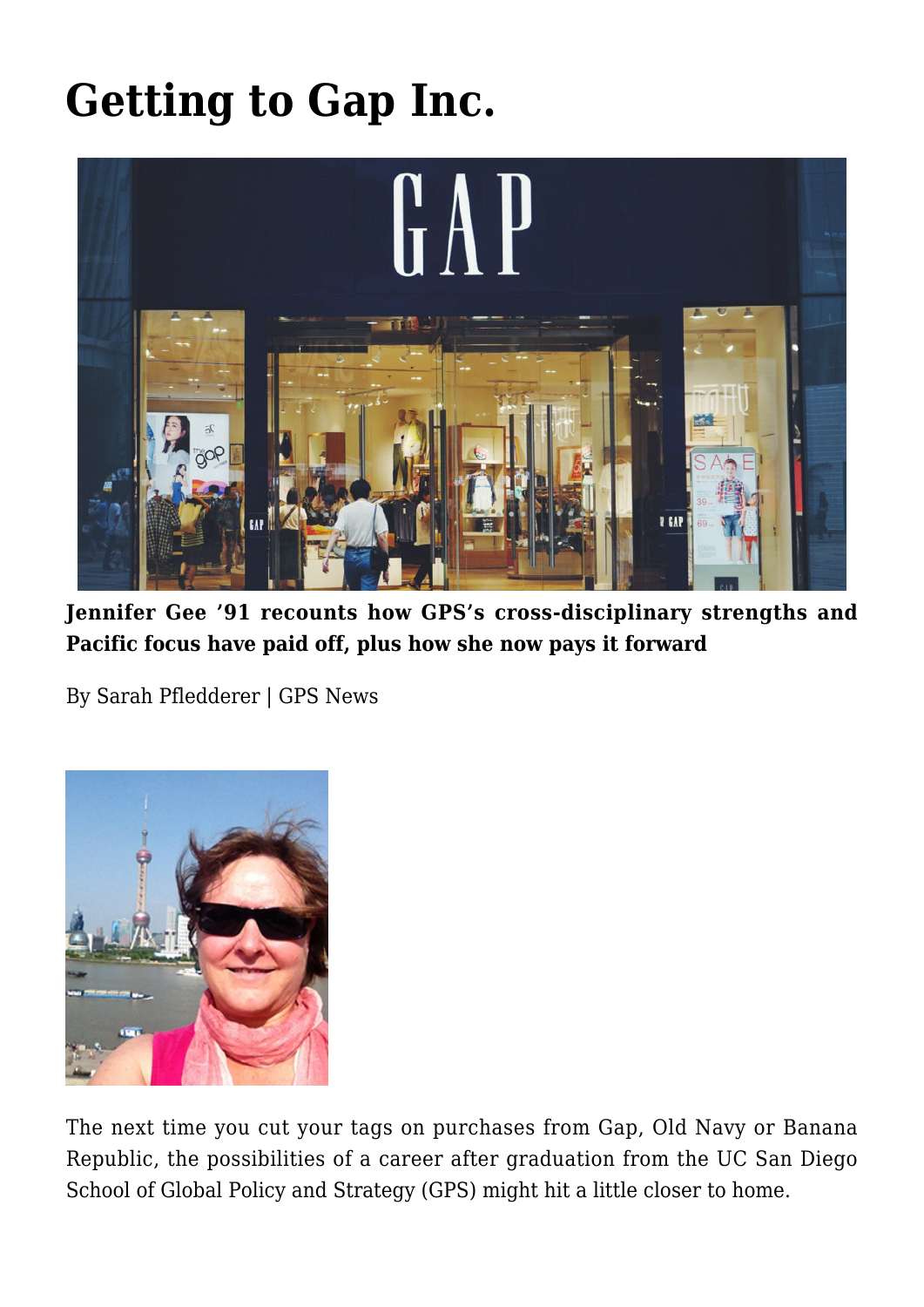At least, that's the case for Jennifer Gee '91, [MPIA](https://gps.ucsd.edu/academics/mia.html)—and we don't mean folding clothes.

Based in San Francisco, Gee is the senior director of global communications and localization at Gap Inc., the global fashion business comprising brands such as the aforementioned and Athleta and Intermix, with 3,300 company-operated stores and almost 400 franchise locations in 90 countries.

Leveraging her alma matter's Pacific focus, Gee oversees corporate communication for the Japan and China slice of the retail giant, with teams in those markets that manage external and internal communications, public affairs and localization (translation and interpretation).

It's a position she's evolved to since joining Gap Inc.'s international division more than a decade ago. In that time, she says she's been fortunate to have kept her focus on international, in particular the Asian markets, where she's been a part of the company's growth in the region.

"When I joined Gap Inc., it was surprising to me that a company with such global name recognition didn't have that big of an international footprint," she said, noting the company was in Canada, the U.K. and France at the time. "I joined just as Gap Inc. began to look at how to grow in new countries."

Gee, for instance, was a part of launching Banana Republic in Japan and the company's franchise business. In her current position, she travels to Asia at least once a quarter for several weeks.

It's those stints when she's found her education from GPS to pay off most, including the requirement to learn a language—which, for Gee, was Chinese.

"Knowing the language has given me a leg up on being able to operate in an international environment," she said, adding that being instilled in how to concisely write and present an argument was also a big plus.

The cross-disciplinary focus that attracted her to GPS didn't disappoint either.

"It gave me a broad worldview but it also taught me the language of business," Gee said.

But a part of her worldview also was honed through the School's summer